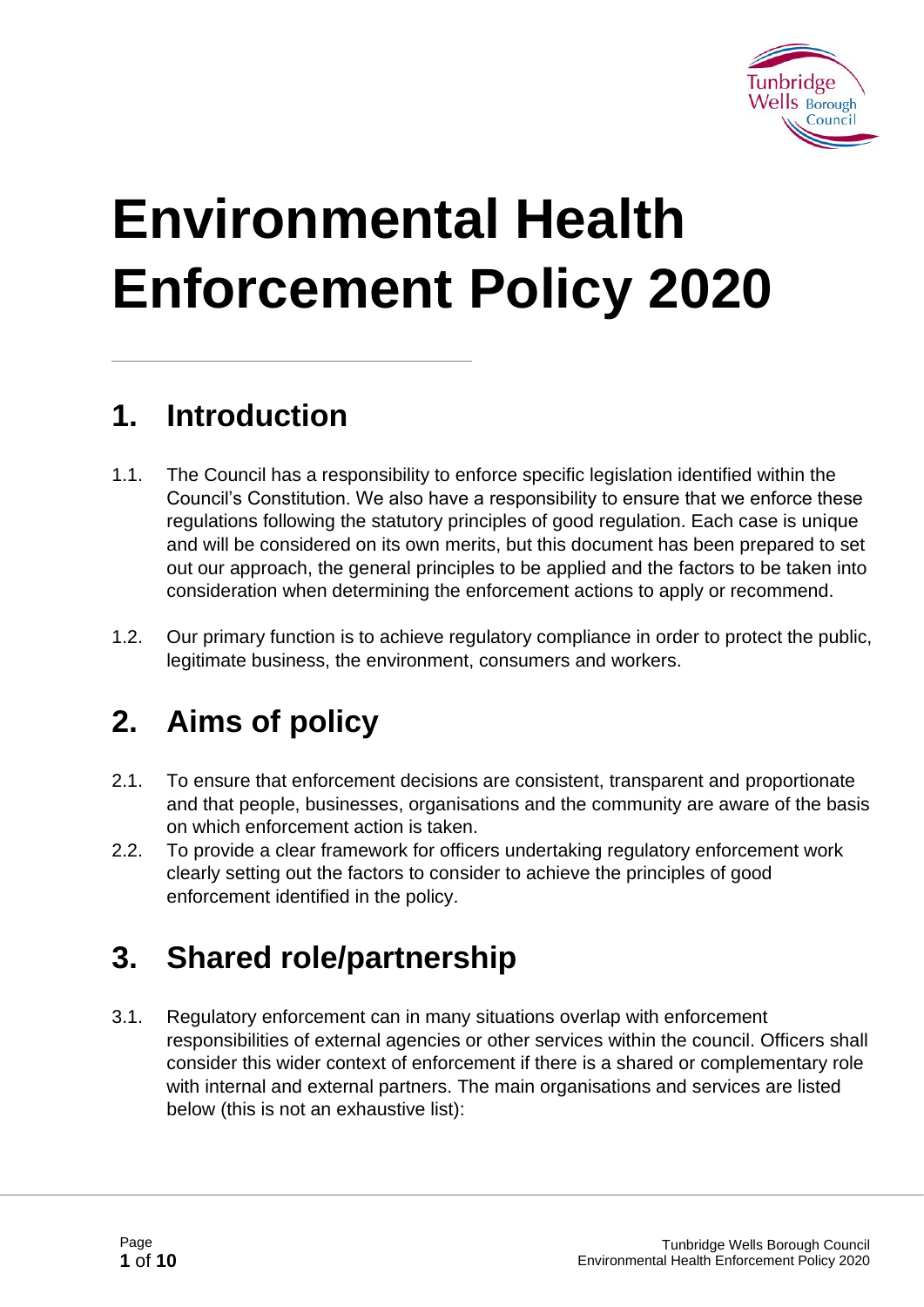#### **Internal partners:**

- Waste Services
- Environmental Response
- Licensing
- Development Control & Planning Enforcement
- Housing

#### **External partners:**

- Trading Standards
- Kent Police
- Social and Mental Health Services
- Housing Associations
- Voluntary sector organisations
- Environment Agency
- Kent Fire and Rescue

### **4. Governance and ethics**

4.1. Equality and diversity

We will take into account the legal and procedural implications of The Human Rights Act 1998 and European Convention on Human Rights.

We will also have regard to our responsibilities as described in the Council Equalities Policy Statement and Objectives 2016 - 2020. We recognise there is diversity within the community. Care will be taken to ensure enforcement actions are clearly understood by all. For example, we may arrange for an interpreter or make reasonable adjustments for people with disabilities, where appropriate.

Many of the activities which we seek to control happen out of office hours. Within our resource and if considered necessary we will arrange for enforcement to take place out of usual office hours. This will include monitoring enquiries, etc.

4.2. Legislative and regulatory reform

This policy has been prepared with regard to the current principal legislation and statutory guidance including:

- [The Regulatory Enforcement and Sanctions Act 2008](http://www.opsi.gov.uk/acts/acts2008/pdf/ukpga_20080013_en.pdf)
- Enterprise Act 2016
- Co-ordination of Regulatory Enforcement Regulations 2017
- Legislative and Regulatory Reform Act 2006
- Legislative and Regulatory Reform (Regulatory Functions) Order 2007 as amended in 2009 2010 and 2014
- Regulators Code April 2014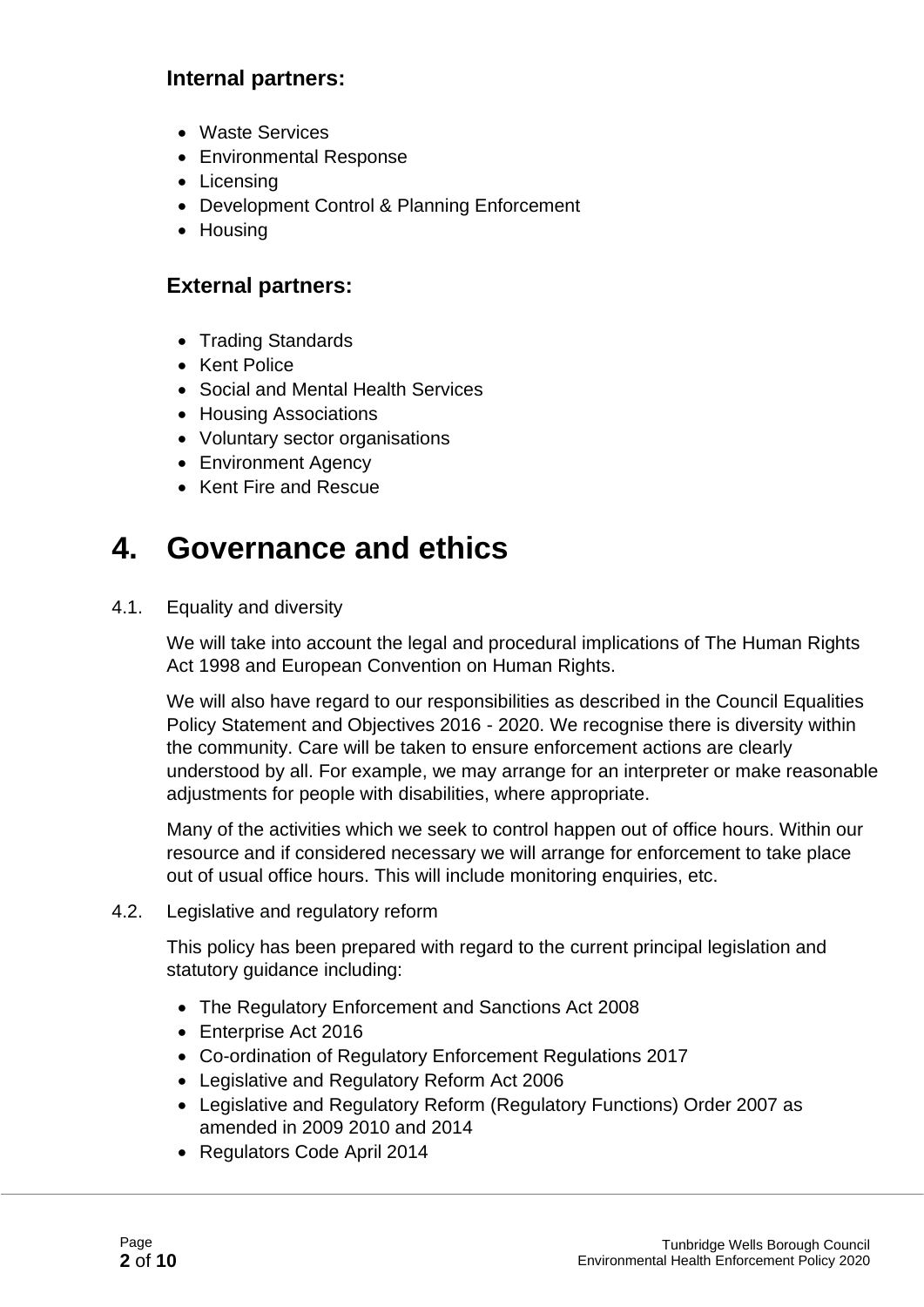Regard is also given to:

• The Code for Crown Prosecutors

We are committed to delivering our regulatory activities in a manner that is risk-based, proportionate and consistent and we aim to be transparent and accountable about our regulatory approach and activities, in accordance with the statutory principles of good regulation.

- 4.2.1. When we take enforcement action we aim to:
	- change behaviour
	- change attitudes in society to offences which may not be serious in themselves, but which are widespread
	- eliminate any financial gain or benefit from non-compliance
	- be responsive and consider what is appropriate for the particular offender and regulatory issue, which can include punishment and the public stigma that should be associated with a criminal conviction
	- be proportionate to the nature of the offence and the harm caused
	- restore the harm caused by regulatory non-compliance, where appropriate deter future non-compliance
- 4.2.2. When considering formal enforcement action, we will, where reasonably practicable, discuss the circumstances with those suspected of a breach of regulation and take any information gained into account when deciding on the appropriate enforcement approach. However, in some situations, for example, where immediate action is required to prevent or respond matters of imminent risk to public health or where such an approach will defeat the purpose of the proposed enforcement measure, we may not be able to do so.
- 4.2.3. Where businesses are in a Primary Authority Partnership under The Regulatory Enforcement and Sanctions Act, we will, where required, comply with the agreed provisions for enforcement and notify the business's Primary Authority of the enforcement action we propose to take. We may under that Act also refer the matter to Office for Product Safety and Standards if appropriate.

## **5. Methods of enforcement**

There are a wide range of actions available to the authority and we may respond with one or more of them as is proportionate. There are some cases where we may take enforcement action after compliance has been achieved if it is in the public interest to do so:

#### **Informal action**

- a) No Action
- b) Informal Action Advice and Guidance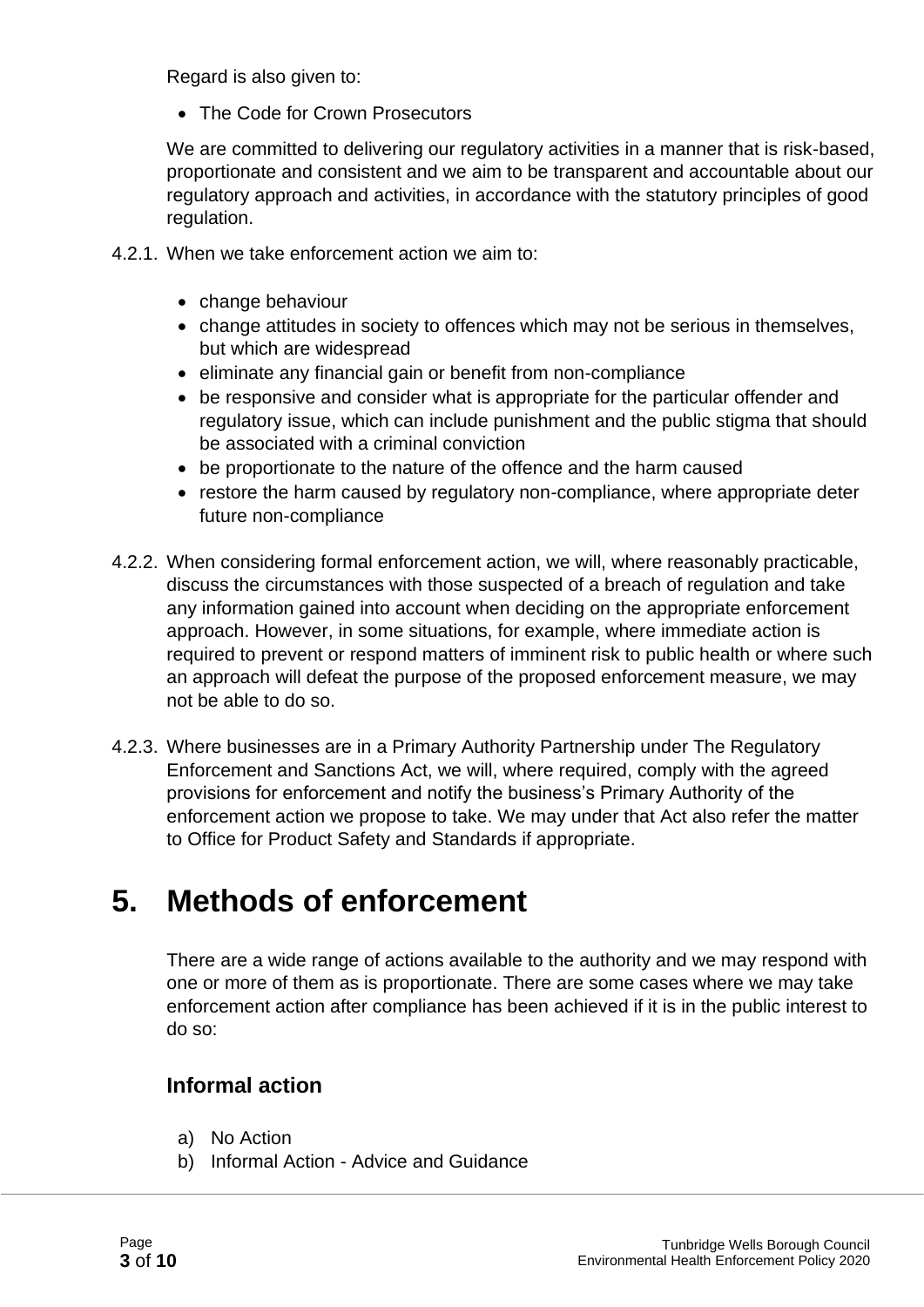#### **Formal action**

- c) Formal Written Warning
- d) Statutory Notices, Community Protection Notices,
- e) Fixed Penalty Notices
- f) Prosecution
- g) Simple Caution
- h) Seizure and Detention
- i) Works in default
- j) Forfeiture Proceedings
- k) Refusal/Suspension/Revocation of a licence
- l) Injunctive Actions and other Civil Sanctions

We believe in firm but fair enforcement and will follow enforcement proportionate to the offence. Where there is a serious or flagrant breach of legislation, or there is an imminent risk to the health or welfare of people, immediate enforcement action may be considered.

5.1 No action

In some circumstances reports are made to the council which fall outside any legislation that they have a responsibility to enforce in which case the complainant will be informed that the council or other agency has no statutory role. Where legislation does apply the only circumstance where no action should be taken is when the breach was a result of a genuine mistake where, once identified, immediate action was taken to comply.

5.2. Informal action – advice and guidance

The term informal action means offering advice and guidance to persons, businesses or organisations, this can be verbally or in writing. If it is included in forms or letters, it will be clearly identified as such. Situations which may be dealt with through informal action are generally but not exclusively:

- The act or omission is not serious enough to warrant formal action or,
- From the past history it can be reasonably expected that informal action will achieve compliance or,
- Where we seek to educate and inform of 'good practice'

#### 5.3. Formal action

As an authority we can take action through more formal means to achieve compliance or protect the public, this includes the following options.

#### 5.3.1. Formal written warning

A formal written warning is used where the act or omission is **serious enough** to warrant formal written warning and must contain the following:

• All the information necessary to understand what is required and why it is necessary,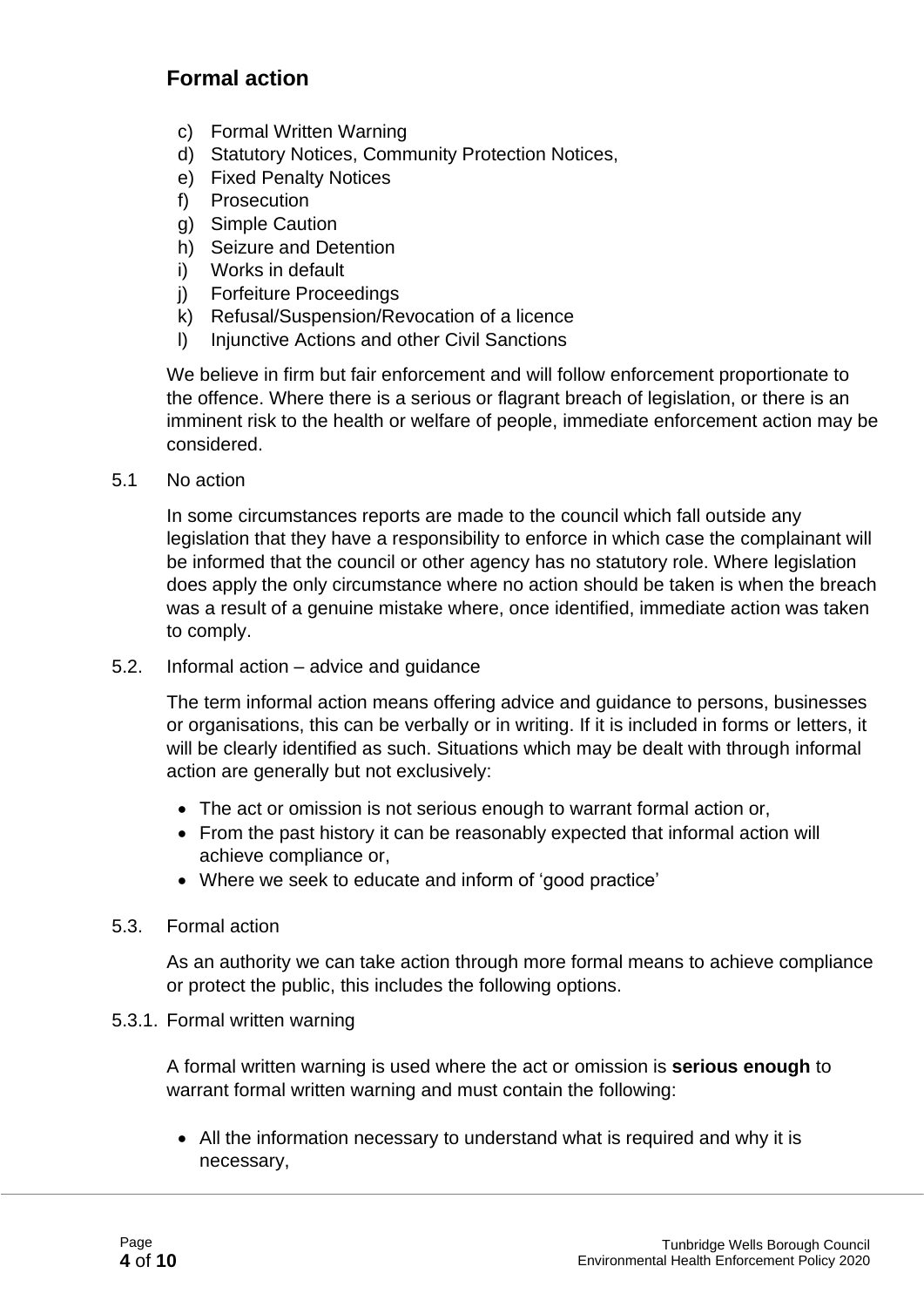- The legislation contravened and measures which enable compliance to be achieved,
- Clearly differentiate between legal requirements and recommendations of good practice, and
- A reasonable date for compliance

Where the recipient of the letter disagrees with any requirement and there is a "right of appeal", where identified in legislation, this should be made to the relevant Team Leader/Manager.

#### 5.3.2. Statutory notices

Notices may be served in circumstances where there is a **serious contravention**, **imminent risk to safety or health, or continuing non-compliance**. Notices include, but are not limited to:

**Hygiene Emergency Prohibition Notices** (food) or **Prohibition Notices** (health and safety) which require contravening activities to cease immediately and may close all or part of a premise.

**Hygiene Emergency Prohibition Notices** (food) must be confirmed by a Magistrates Court within 3 days of service.

**Hygiene Improvement Notices** (food) or **Improvement Notices** (health and safety) may be served to correct specific contraventions of the legislation and specify a compliance date. In both cases, the Notice must state what provision is being contravened, and what is necessary in order to comply with it.

**Environmental Protection Act** notices may be served for contraventions of appropriate legislation e.g., for the existence of a statutory nuisance. Notices shall be served to require persons, businesses or organisations to cease contravening activities, or improve conditions to comply with legislation within a reasonable time.

**The Environmental Permitting (England and Wales) Regulations 2016 Notices** can be served under this legislation for failure to comply with conditions contained in an Environmental Permit. Enforcement Notices can include steps to remedy any issues and bring a Permitted business back into compliance. Where, in the opinion of the Council, there is a risk of serious pollution, a Suspension Notice can be served which requires the business to cease operating until the remedial steps have been taken.

**Community Protection Notices** (CPNs) may be issued under the Anti-social Behaviour, Crime and Policing Act 2014 will always be preceded by a community protection warning. The scope of use for CPNs is extremely broad, for example:

- Anti-social behaviour
- Litter and refuse accumulations
- Dog control including repeat strays
- Noise including barking dogs
- Bonfires and other nuisances
- Public Health issues including vermin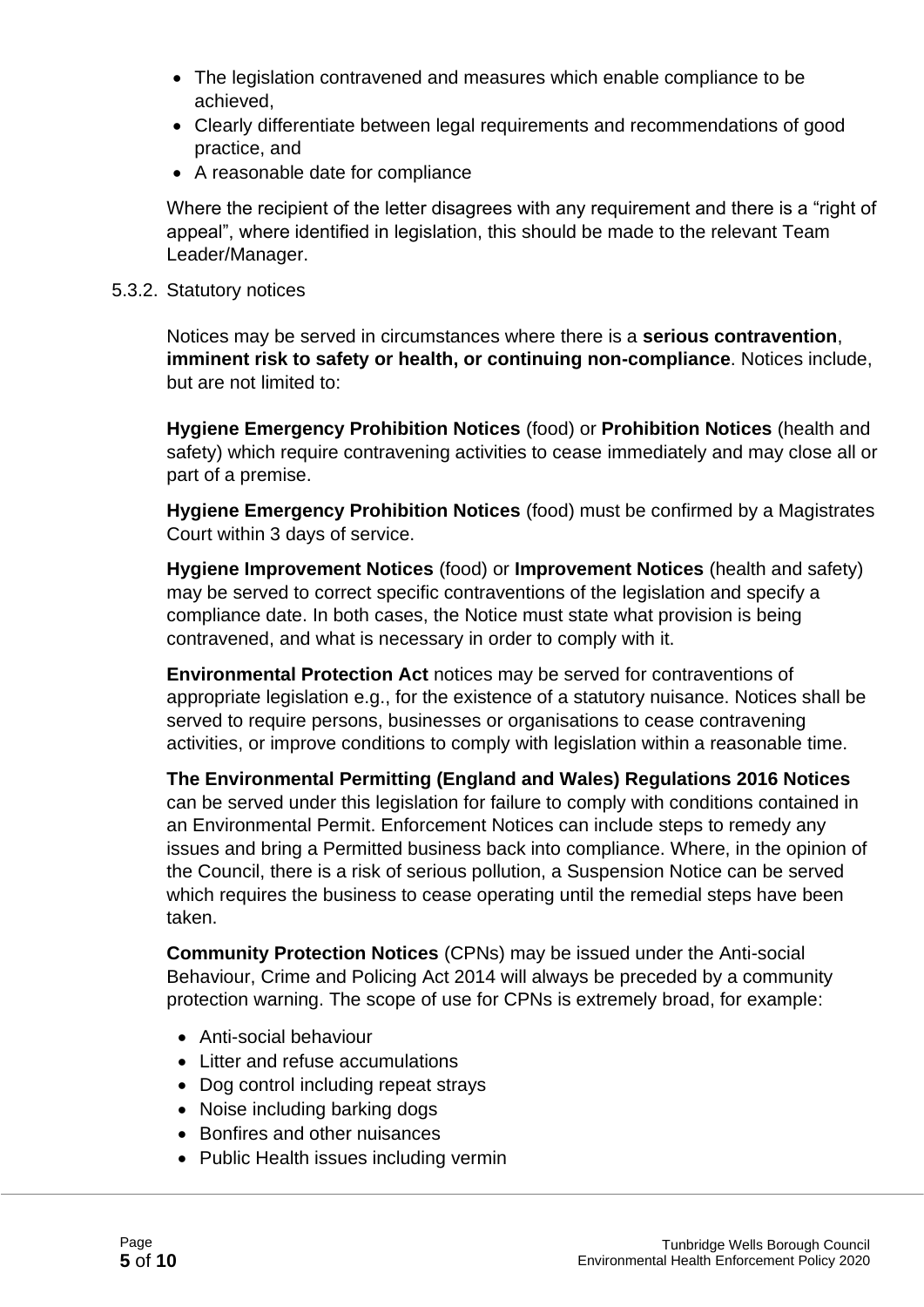Where the legislation contains an appeal process no further action will be taken until the appeal period is completed. Officers will revisit to confirm the notice has been complied with. Failure to comply with a Notice is an offence in itself and may result in prosecution.

#### 5.3.3. Prosecution

The authority to prosecute will be given in accordance with the council's constitution. The decision to prosecute will be made by the Head of Mid Kent Legal Services having regard to the authorisation from the relevant authorising officer and the Full Code Test as set out in the code for Crown Prosecutors which has two stages which must be satisfied:

- 1. The Evidential Stage is there sufficient evidence to provide a realistic prospect of conviction against the offender
- 2. The 'Public Interest' Stage is it in the public interest for the case to be brought to court?

This can be found on [The Crown Prosecution](https://www.cps.gov.uk/publication/code-crown-prosecutors) Service (CPS) website.

- 5.3.3.1. The decision to recommend the institution of proceedings will in general be in respect of those persons or organisations that:
	- visually or materially damage the environment;
	- blatantly disregard the law;
	- fail to achieve basic legal standards, (often following previous contact with the Services); or
	- who put the public at risk
- 5.3.3.2. The investigating officer, when deciding on the appropriateness for legal proceedings (prosecution)shall also take the following criteria into account:

#### • **Community benefit**

Legal proceedings may be taken on the first occasion of certain events because of the seriousness of the case and/or Community benefit from a prosecution and its likely deterrent effect.

#### • **Blatant breach of law**

Where there is a breach of law is such that public health, safety or wellbeing, animal health or welfare or the local environment is or has been put at risk, it would be appropriate to take legal proceedings.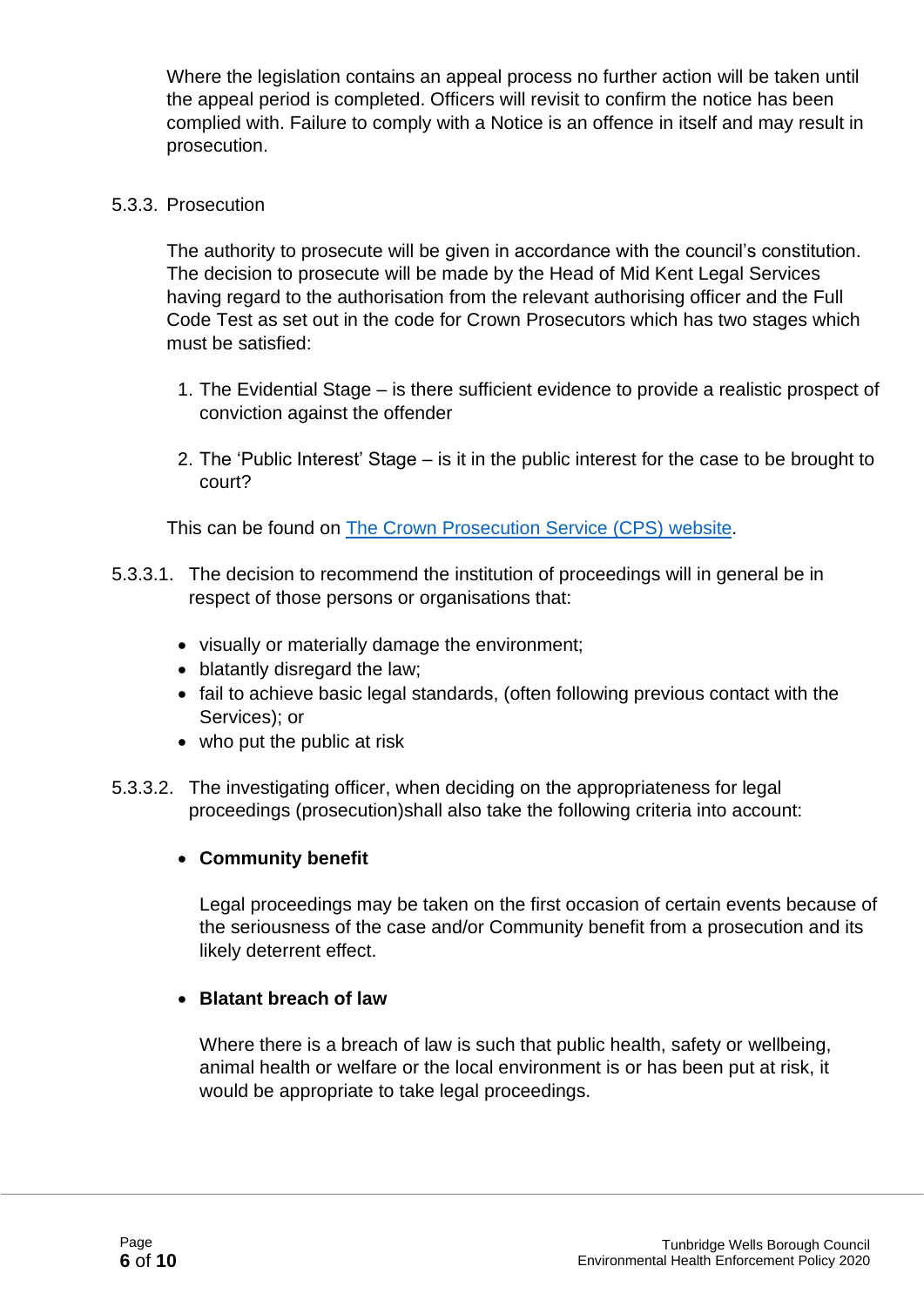#### • **Failure to comply with a statutory notice**

Legal proceedings, seizure of equipment or works in default will usually be appropriate, in cases of failure to comply with improvement or prohibition notices or other notices requiring or prohibiting action.

#### • **Failure to comply with lawful requirements**

If a person or business fails to comply with lawful requirements, having been advised on previous occasions, legal proceedings will usually be taken.

#### • **History of non-compliance**

If there is a history of non-compliance with legislation by a person or business, then legal proceedings will usually be taken.

#### • **Obstruction**

Legal proceedings will be taken in cases of deliberate obstruction of an officer.

5.3.4. Simple cautions

The decision to offer a simple caution will be made by the Head of Service having received a recommendation from their Service Manager in consultation with the Head of Legal Services.

- 5.3.4.1. We may use a simple caution as a proportionate alternative to prosecution and in accordance with Ministry of Justice guidance 'Simple Cautions for Adult Offenders' (dated 13.4.15).
- 5.3.4.2. A simple caution will only be considered:
	- Where we are satisfied that there is sufficient evidence to provide a realistic prospect of conviction against the offender,
	- The offender admits the offence.
	- The offender consents to being cautioned, and
	- It is in the public interest to offer a simple caution in respect of the offence rather than to prosecute
- 5.3.4.3. Where a simple caution is offered and declined, we are likely to consider prosecution.
- 5.3.5. Seizure and detention

Certain legislation enables authorised officers to seize goods or equipment. This includes unsafe food or dangerous pieces of work equipment, noise generating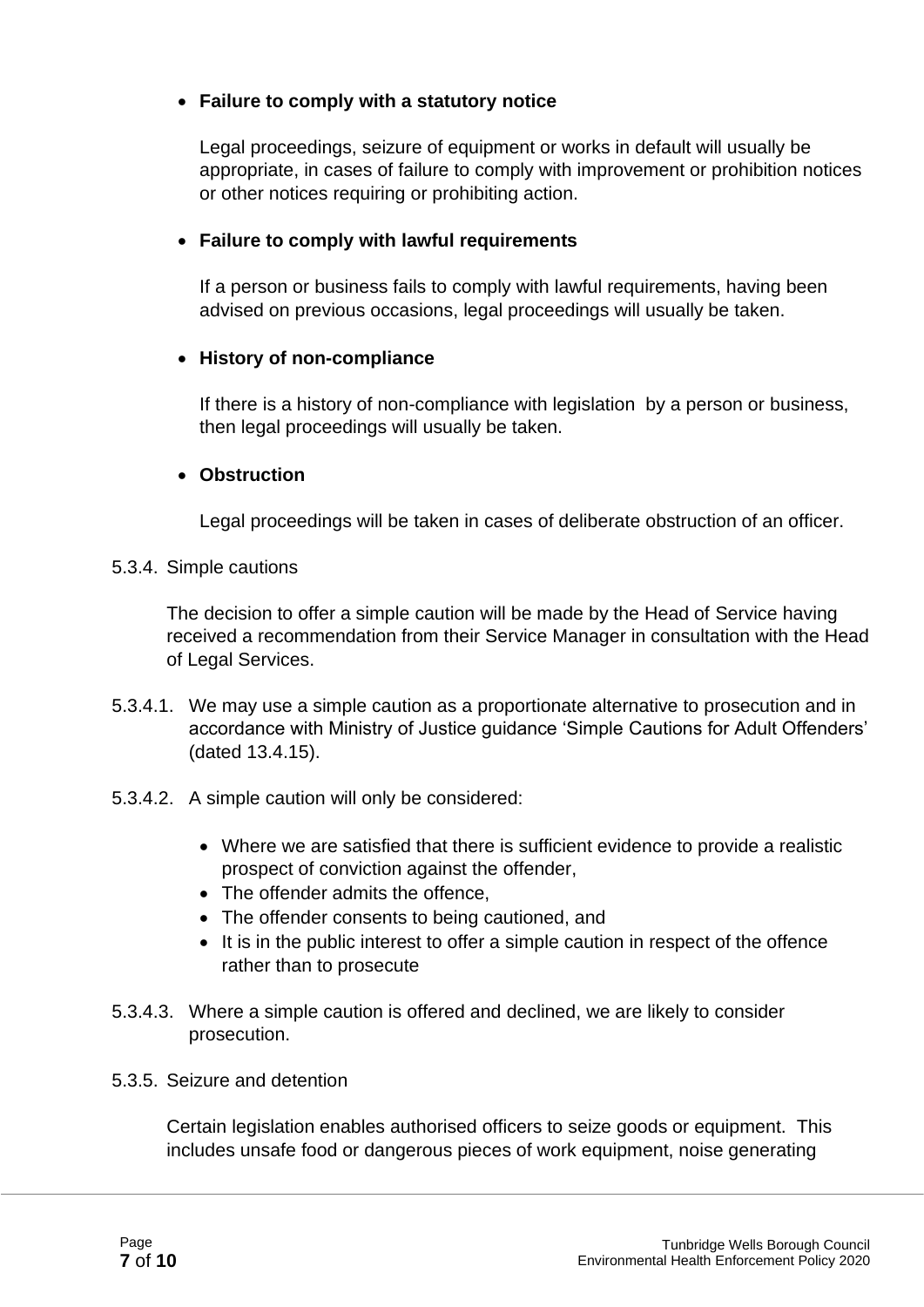equipment or vehicles associated with certain waste crime etc. Receipts will be issued to the person from whom the goods are seized. Where the law requires, seized goods will be taken before a Magistrate e.g., unfit food.

#### 5.3.6. Works in default

Under certain legislation a council can undertake work in default and recover the cost from the occupier or owner. This may be appropriate for example, when:

- It is necessary to carry out work in the public interest and/or the costs are not prohibitive,
- There is a failure to carry out work covered by a statutory notice,
- Immediate action is required, or
- It is unlikely that work will be carried out unless done in default

#### 5.3.7. Forfeiture proceedings

In certain situations it may be appropriate for the Council to seek forfeiture of property to address a contravention. This would only occur where the legislation gives the Council the power to do so and would be through an application to the Court.

5.3.8. Refusal / Suspension / Revocation of Licence / Approval / Authorisation

Licences, Approvals and Authorisations are issued under specific legislation and will only be refused, suspended or revoked following appropriate procedures and consideration of all relevant evidence.

Certain food business manufacturing or handling high risk food products require approval to allow their foods to be sold. For the approval to be refused, suspended or revoked, one or more of the following criteria must be met:

- Failure to comply with legal requirements
- Have ignored written warnings or statutory notices
- Are producing unsafe food products likely to harm human health
- Obstructed an officer undertaking their duties

#### 5.3.9. Injunctions and civil sanctions

An injunction can be used to deal with a wide range of behaviours, many of which can cause serious harm to victims and communities. If a person 'engaged or threatens to engage in anti-social behaviour' an application may be considered. This could include but is not limited to irresponsible dog ownership or noisy/abusive behaviour towards neighbours.

Many of the civil sanctions available to the authority are already identified in sections 5.3 other appropriate options may be considered such as restoration or stop notices.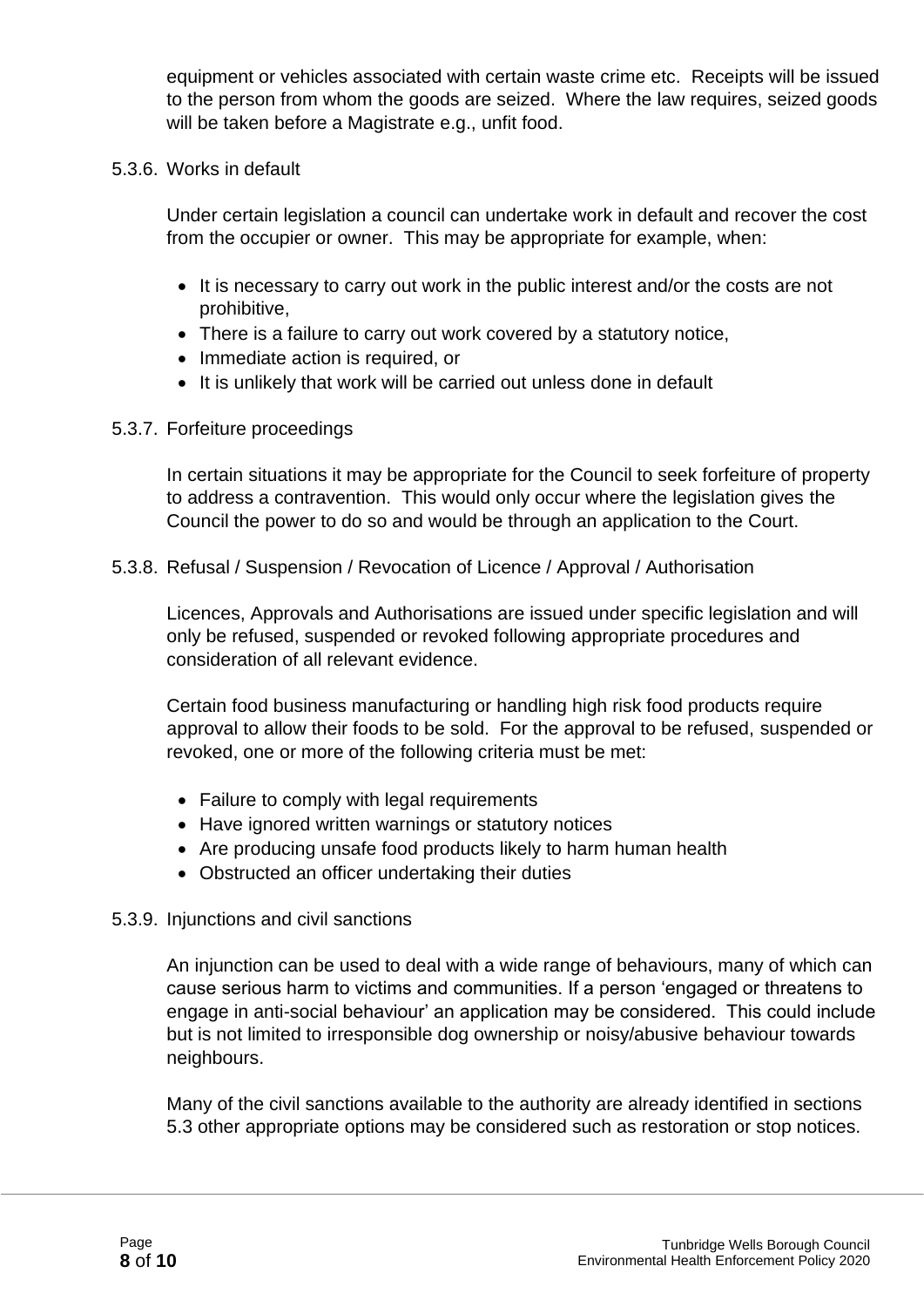#### 5.3.10. Other enforcement action

The diverse and evolving nature of the legislation used across the service means that other enforcement tools can be appropriate, but it is not practical to list them all here. Where other enforcement action is used its use will be proportionate and only by officers that are trained and authorised in writing to do so in accordance with section 6 below.

### **6. Authorisation**

- 6.1. Officers carrying out enforcement work will be suitably trained, experienced and authorised to do so in writing.
- 6.2. Officers authorised to sign and serve various documents will have the level of competence and ability required. Officers authorised will carry identification and will have evidence of their authorisation.

### **7. Deciding on enforcement action to be taken**

- 7.1. For breaches resulting in 'no action', 'advice and guidance' and 'formal written warning' the case officer will decide upon the appropriate course of action.
- 7.2. The case officer's decision will be based upon professional judgement, legal guidelines, statutory codes of practice, guidance. Advice and confirmation can be obtained from colleagues and the Team Leader.
- 7.3. For breaches resulting in enforcement methods not listed at 7.1 the case officer will consult with the Team Leader to decide the appropriate course of action. This will include service of Hygiene Emergency Prohibition Notices (food), Prohibition Notices (health and safety), refusal / suspension / revocation of licences / approvals / authorisations and Remedial Action Notices (RAN). Where the Team Leader is unavailable, the Environmental Health Manager or other senior manager will be consulted.
- 7.4. In the case of service of Hygiene Emergency Prohibition Notices (food) and Prohibition Notice (health and safety), agreement of the Food and Safety Team Leader, the Environmental Health Manager or other senior manager may not be possible where there is an imminent and serious risk to safety or health. Officers will inform them as soon as practicable.
- 7.5. In exceptional circumstances where officers, on consideration of the evidence and the risk to health or the environment, may depart from the policy.
- 7.6. In the case of a work-related death, the case officer must inform and liaise with Kent Police in accordance with the protocol 'Work Related Deaths: A protocol for liaison'.